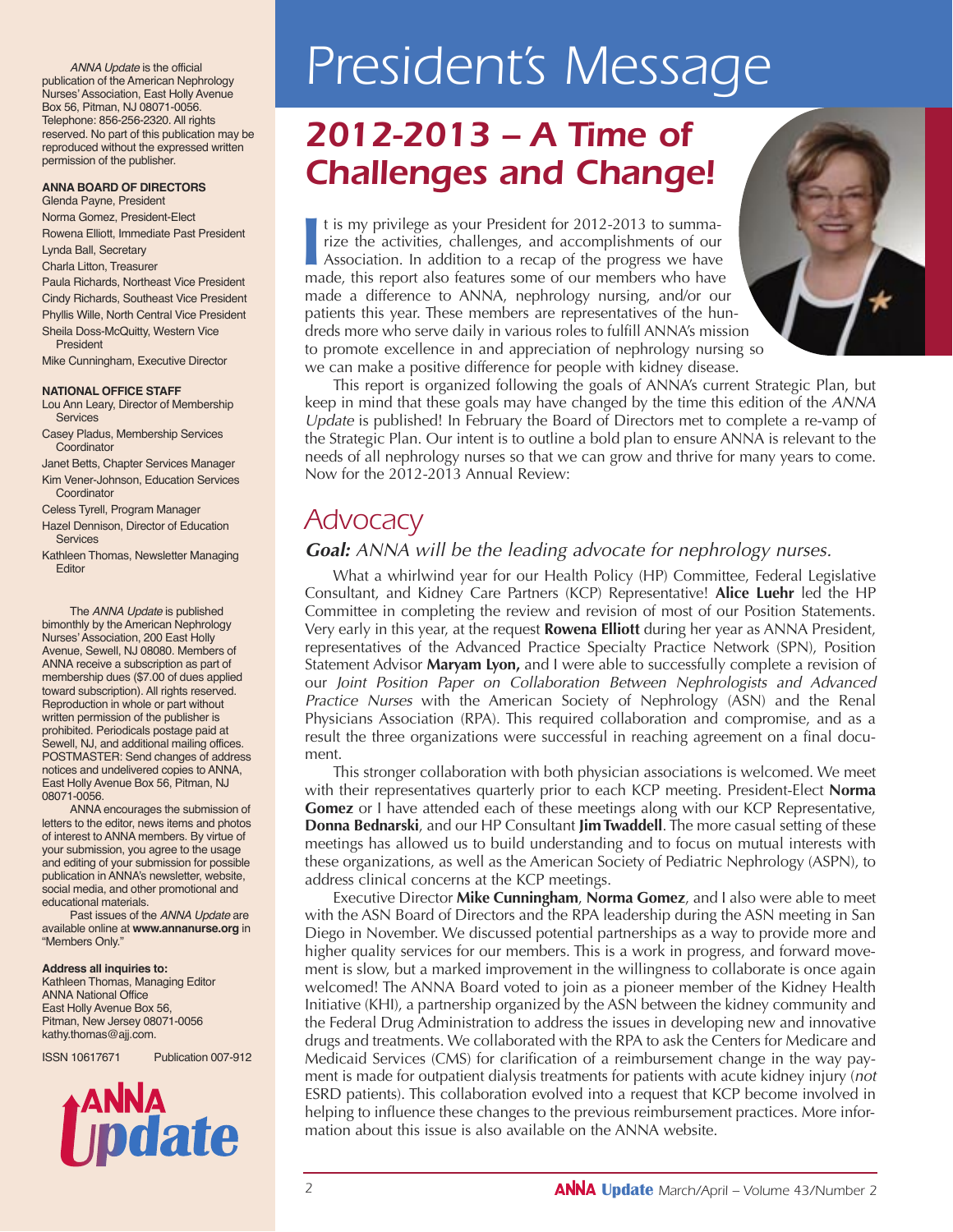Continued advocacy included a comment letter in response to the proposed Quality Incentive Program (QIP) (2015) as well as significant input for the KCP comment letter. These letters are available online at www.annanurse.org/ advocacy/endorsements. Our impact was found in determining which patients to include in the count for clinical and reporting measures.

New connections have been forged with staff from the Centers for Medicare & Medicaid Services (CMS) and the Center for Medicare & Medicaid Innovation (CMMI). This started with an introductory phone conference to explain what ANNA is and what our members do. We took this opportunity to educate staff on the rate of "urgent starts" for patients starting dialysis, and how this can sway a patient's choice of treatment options. We also conducted a joint visit with other renal professional organizations (including ASN, RPA, and ASPN) to meet with CMS/CMMI staff to discuss the potential for creating an integrated care organization for dialysis patients. ANNA spoke to the critical role of nurses in the provision of dialysis care and in keeping patients safe. At a follow up meeting with the same lead CMMI staff, we further educated the policymaker about the importance of nephrology nurses in any new renal care organization model. **Donna Bednarski**, **Jim Twaddell** and **Anna Howard** from Drinker-Biddle-Reath, our HP consulting firm, and I participated in this meeting in Washington DC. Serendipitously, Donna works for Detroit Medical Center, which was identified as one of the initial 32 Premier ACOs. The CMMI staffer immediately recognized that connection, and Donna was able to speak from that experience as well as from her expertise in nephrology and vascular access! On February 6, 2013, CMS announced an application process for ESRD Seamless Care Organizations (ESCOs, pronounced "s-cos").

### *Kidney Disease Awareness and Education (KDAE) Week*

**Cyrena Gilman** served as the 2012 KDAE Week Advisor. ANNA members and chapters coordinated 14 KDAE visits by legislators and policymakers to dialysis and transplant facilities.

For more on ANNA's Health Policy activities, see the Health Policy Committee report provided by Alice Luehr and the Health Policy Report provided by Jim Twaddell and Amy Walker.

ANNA is represented on CMS' Technical Expert Panels (TEPs), which are designed to provide guidance about future quality measures. **Sheila Doss-McQuitty** and **Diana Hlebovy** represent ANNA on the TEP for Anemia Management. **Beth Evans** is a participant on the TEP for Dialysis Adequacy. In February 2013 we received notice that ANNA's nominee, **Robin Mauer**, was selected to serve on the TEP for Mineral Bone Disease.

At the state level, ANNA's Chapter Health Policy Representatives have been asked to reach out to educate state Boards of Nursing and State Survey Agencies about ESRD and its treatment modalities. Template letters of introduction are available on the ANNA website, and this initiative will continue into 2013-2014. In Alabama, **Sara Kennedy** worked with a state kidney coalition to prevent or limit Medicaid cuts to drug coverage for dialysis patients.

ANNA is a member of several nursing organizations that serve to extend our reach by magnifying our voice in the combined membership of all the member organizations:

- Nursing Organizations Alliance (NOA)
- American Nurses Association (ANA) Organizational Affiliates (OA)
- Nursing Community: 57 nursing organizations; serves to speak for all of us in matters of funding for nursing education and nursing research.

As President, I attended the ANA House of Delegates. This was a historic occasion, as ANA changed their bylaws and will no longer have a House of Delegates. This gave me the opportunity to observe the intricacies of doing the business of a much larger organization and an appreciation of the support that ANA can provide to ANNA.

A final area of Advocacy for ANNA is the Kidney Community Emergency Response (KCER) Coalition. Two major hurricanes, Isaac and Sandy, impacted our dialysis patients and facilities, and Winter Storm Nemo tested the emergency response of Connecticut, Massachusetts, and Rhode Island. Each time severe weather affects a different part of the country, the steps necessary to ensure kidney patients receive needed care provide opportunities to educate the civil agencies about the needs of these patients. **Melinda Martin-Lester** has done a great job keeping ANNA connected to this coalition. One outgrowth of the storms this year is an effort led by ANNA to ask states that have not yet signed onto the Nursing Compact to reconsider signing this agreement to allow a more rapid response by out-ofstate registered nurses when disasters strike. This goal will take patience and time, but work has started!

## *Membership*

#### **Goal:** All nephrology nurses will be members of ANNA.

Our membership hovers at 10,000. We have increased the number of associate members this year, from 369 at the end of 2011 to a total of 588 at the end of 2012. We believe this is related to the requirement for dialysis patient care technician certification and are delighted to welcome these new associate members!

Our "Free for 3, Strive for 5" campaign registered 317 sponsors and 491 new members! The Chief Executive Officer of PRS, LLC, **Paula Cuellar**, was recognized during the "Free for 3" campaign for their gift of ANNA memberships to their nurses for Nephrology Nurses Week.

ANNA also has expanded our outreach to the large and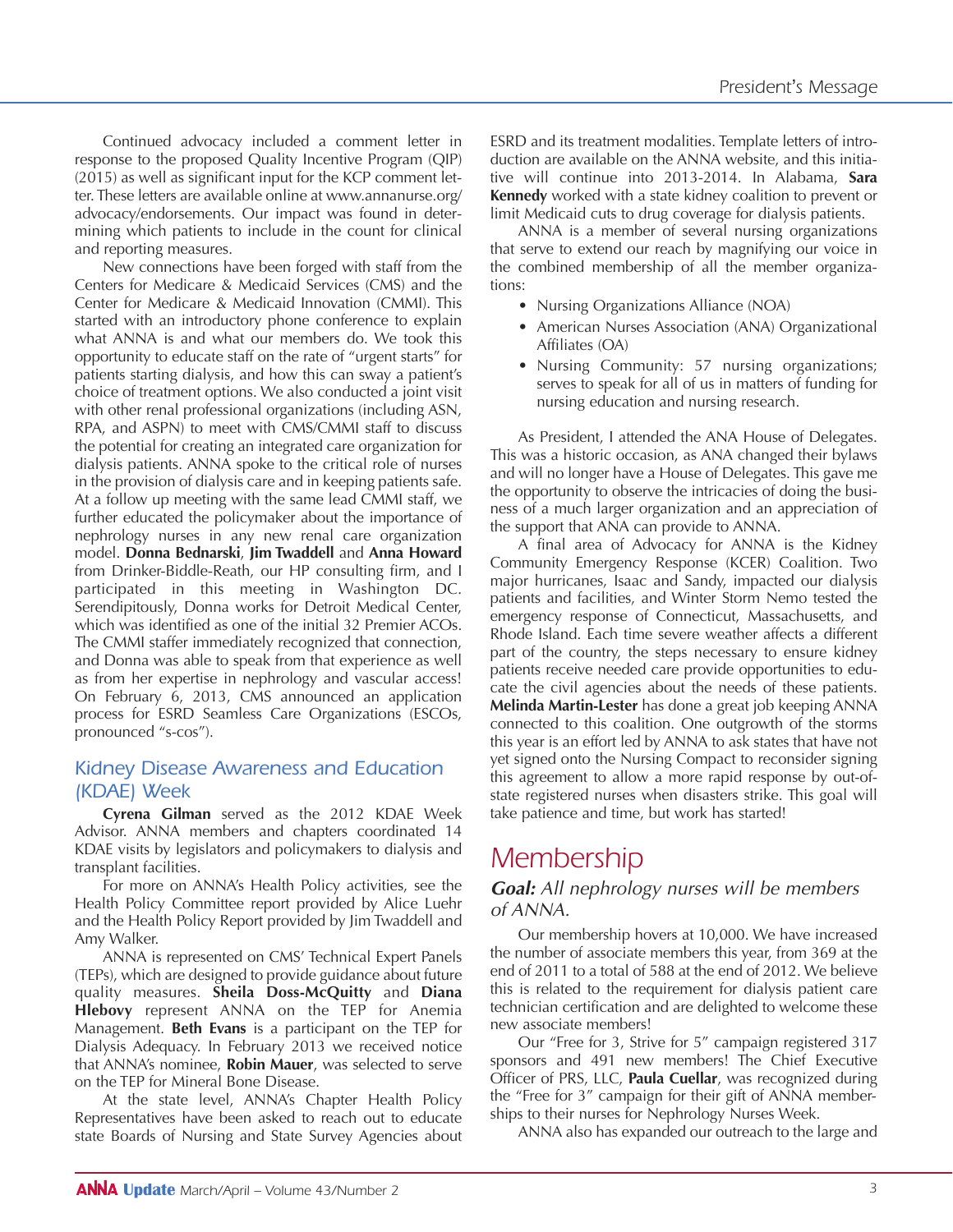# *MEMBER SPOTLIGHT*

# *Robyn Jones*

At work, Robyn can be found at the Hunter Holmes McGuire Veterans Medical Center in Richmond, VA. Having recently completed her MSN with a focus in education, she now has a new role: educating patients with chronic kidney disease (CKD) and the nurses who care for them! Robyn will continue to use part of her work time in direct care of individuals needing either chronic or acute hemodialysis. Since the VA allows the same staff to see and serve both inpatients and outpatients, Robyn wears many hats. She must be ready to answer the full array of questions that arise when the patient population stretches across stages of CKD and includes various treatment modalities. While most of the patients Robyn sees are older veterans, some saw duty in the more recent conflicts

in Iraq and Afghanistan.

In ANNA, Robyn has served as Chapter Secretary of the Central Virginia Chapter and now is moving into the role of Chapter Health Policy Representative. She answered ANNA's call last year to participate in a photo shoot in Orlando so that we would have pictures of "real members" to use for our brochures and posters. Her picture was included on our 2012 Nephrology Nurses Week poster!

> Robyn makes a positive difference by working with our honored veterans and by stepping up to serve ANNA – volunteering to serve as a chapter officer and coming out for our photo shoot. Thank you, Robyn!

*Robyn Jones, MSN, RN Richmond, Virginia ANNA Member since 2005* medium sized dialysis corporations. **Norma Gomez**, **Mike Cunningham**, and I met with leaders of Fresenius Medical Care-North America, DaVita, and Satellite Healthcare to discuss ways ANNA can help build professionalism and support a structure for professional growth of their nurse employees. This work will continue, as we have added contact with Dialysis Clinics, Inc.

With Board approval, we are sending a copy of each edition of the Nephrology Nursing Journal (NNJ) to 1,000 dialysis facilities. With over 5,000 facilities in the United States, each facility will receive at least one copy of the NNJ during the year.

### *Regional Support for Members*

As we say "goodbye" to the regional structure, please take a few minutes to reflect on the work done this year to support our chapters by each of the regional teams. Led by our Regional Vice Presidents and the Chapter Coordinators, Chapter Coordinators-Elect, and Health Policy Advisors, each region has reached out to chapters and members. Please take time to review each of the Regional Reports. These reports spotlight members and chapters who have done the hard work to make a difference for nephrology nursing.

ANNA values our chapters and recognizes the need to work at the local level to provide education, networking, and outreach to nephrology professionals, and to advocate for our practice and our patients with legislators and regulatory agencies. We believe that the recently approved change to our governance structure and the implementation of the ANNA Chapter Support Team (ACST, pronounced "Assist") will provide more support and greater responsiveness to our chapters.

### *Specialty Practice Networks (SPNs)*

Thanks to the leadership of **Donna Painter**, and the support of **Molly Cahill** and **Nancy Pierce**, as well as a dedicated group of specialty practice facilitators and team leaders, ANNA has successfully launched eight SPNs, each focused on a subspecialty of nephrology nursing practice:

- **Acute Care:** over 2,200 members, **Judy Kauffman**, Facilitator
- **Advanced Practice:** over 1,300 members, **Tim Ray**, Facilitator
- **Hemodialysis:** over 6,100 members, **Joan Speranza-Reid**, Facilitator
- **Peritoneal Dialysis:** over 1,600 members, **April Peters**, Facilitator
- **Transplantation:** more than 600 members, **Diane Derkowski**, Facilitator
- **Chronic Kidney Disease:** over 2,400 members **Monet Carnahan**, Facilitator
- **Pediatrics:** more than 300 members, **Theresa Mottes**, Facilitator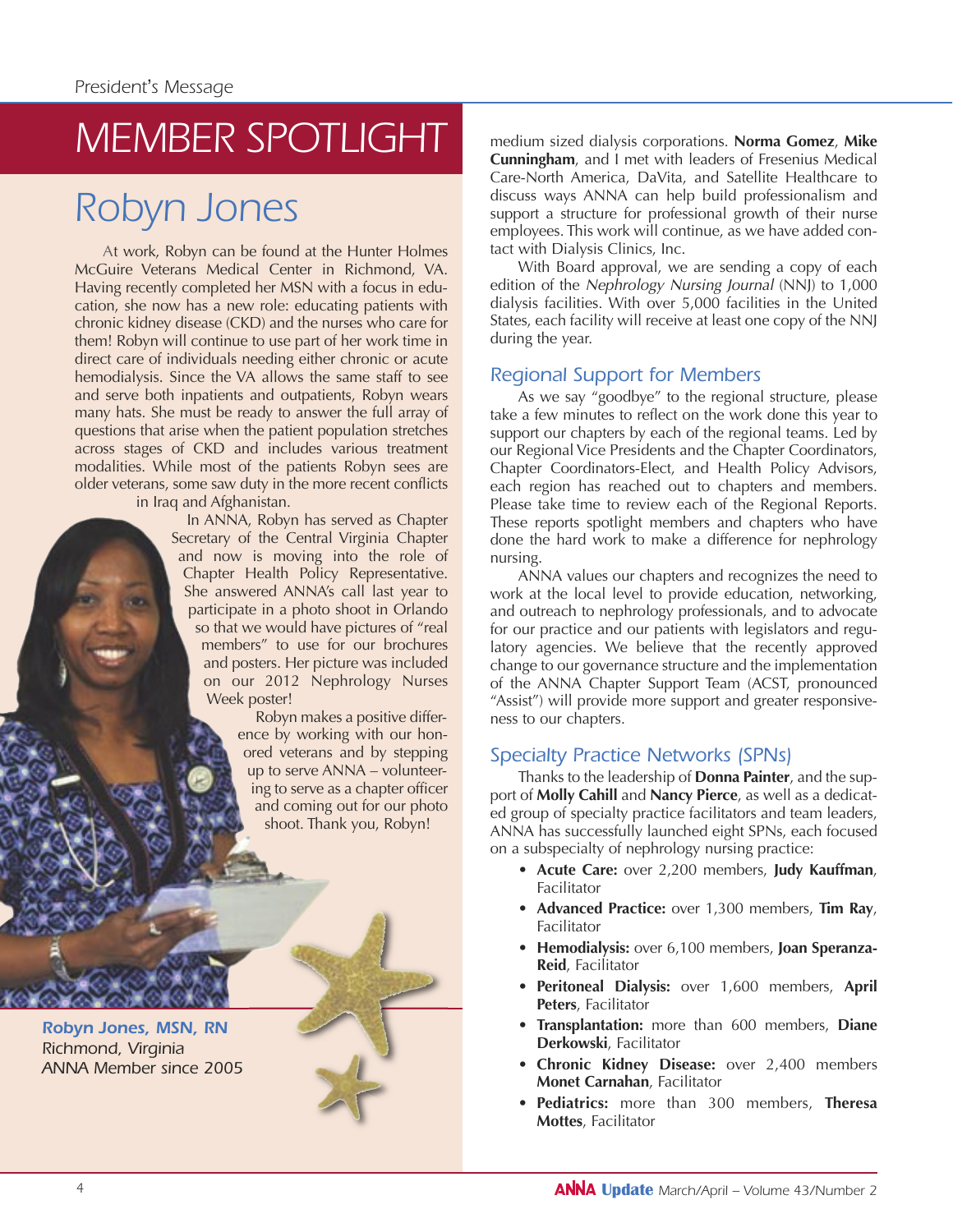• **Administration:** over 1,600 members, **Deuzimar Kulawik**, Facilitator

Each SPN provides a virtual way to connect with other nurses with similar challenges and opportunities. Each SPN has updated fact sheets this year, and the Advanced Practice SPN reviewed all of these to address any specifics for APRNs. This has been a busy start-up year for the SPNs, and we expect that they will become more and more important links among our members as they mature.

### *Nephrology Nurse Week*

This special week allows us to pause to recognize all nephrology nurses and celebrate the difference each of them makes to other nurses and, most of all, to individuals with kidney disease. **Marilyn Eilert** identified themes and products for use in these celebrations.

### *Awards and Scholarships*

The award, scholarship, and grant program is one way we reward our members. **Jennifer Payton**, Committee Chair, was disappointed with the low number of applicants this year. In fact, we will not present several awards or all of the available scholarship funds. Make a note to "Apply, Apply, Apply!" Let's have an abundance of applications for 2013- 2014. With all the push to commit to lifelong learning, why not take advantage of ANNA largess to help pay those tuition costs? And nominate your chapter or a deserving nephrology nurse for an award!

In another effort to grow new members, we reached out to the National Student Nurse's Association (NSNA). These efforts include presenting on panels at NSNA to describe the varied roles of nephrology nurses. **Maryam Lyon** (Tri-State Ohio Chapter) represented ANNA at NSNA's Annual Convention in April 2012 in Pittsburgh, PA. **Wendy Lester** (Nephros South Chapter) represented us at the NSNA Midyear Meeting in San Diego in November 2012. **Cyndy Rape** (Greater Charlotte Chapter) will represent us at NSNA's 2013 Annual Convention in Charlotte, NC, in April 2013. In January 2013 the Board approved a discounted student ANNA e-membership rate of \$10 for NSNA members.

# *Professional Development*

### **Goal:** ANNA will advance the professional growth and development of nephrology nursing.

This year we welcomed a new Director of Education Services for ANNA: **Hazel Dennison, DNP, RN, APNc, CPHO, CNE.** As you can see, she certainly has the education for this position and is a longtime member of ANNA to boot! Hazel has worked with our committees to ensure ANNA maintains its accreditation and presents excellent education programs. Speaking of accreditation, ANNA's Approver Unit was reviewed by the American Nurses

# *MEMBER SPOTLIGHT*

# *Karen Burwell*

Karen has an unusual work life! Five years ago she left a management position at a hospital-based program to live full-time in a 41-foot motor home and see the country, working summers in cool places and winters in warmer climates! She works for DaVita providing acute dialysis, and transfers within the company to different parts of the country as the travel bug bites, or the weather changes. Karen has spent summers in New Hampshire, Washington, Wisconsin, and Colorado, and winters in Arizona and Florida. Does this sound like something you could handle?

Karen's ANNA life has included chapter as well as national leadership roles, including serving as our Northeast Vice President from 2001 to 2005. This year she accepted a new challenge: leading an ANNA Task Force to explore competency-based governance, in the context of a potential change to ANNA's governance structure. This Task Force reviewed the literature, conducted surveys, and developed lists of basic competencies that each volunteer leader in a national role should have in order

to fulfill their role responsibilities. With a growing realization of

the effects this change would have on our operations, the work of this Task Force grew over the year to include identification of changes needed to policies and procedures, role descriptions, and division of awards. This work will form the foundation of our move to a competencybased governance. With the challenges facing all volunteer organizations, we need our "best and brightest" to guide ANNA into the future. The work of this Task Force truly will make a difference in our Association!

> *Karen Burwell, BSN, RN, CNN East Mesa, Arizona ANNA Member since 1981*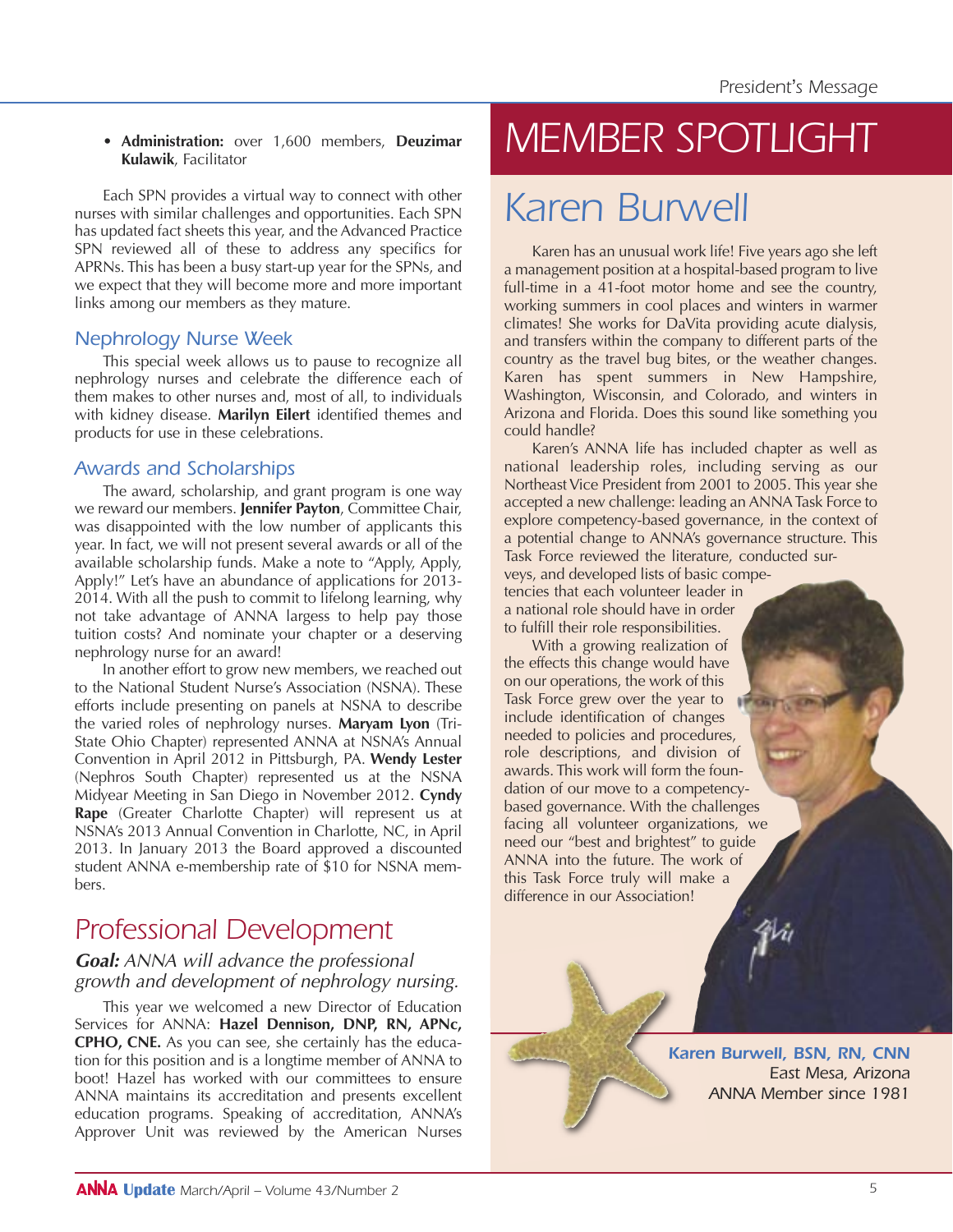# *MEMBER SPOTLIGHT*

# *Rhonda Duggan*

Rhonda is a Living Donor Coordinator for the transplant program at Carolinas Medical Center in Charlotte, NC. In addition to organizing the evaluations of living related donors, she facilitates paired donation, anonymous donations, ABO incompatible donation, and takes calls for recipient work-ups for deceased donor transplants. Rhonda serves as Chair for the Unit Based Council for her Transplant Center, teaches an orientation class for new nurses, and is a member of the ESRD Committee and Ethics Committee. She truly makes a difference for patients, families, and staff members.

Rhonda's role in ANNA includes serving as President-Elect of the Greater Charlotte Chapter and as a member

on the planning committee for the ANNA North Carolina Statewide Collaborative Symposium. As expected, she has been very active on the Transplant Specialty Practice Network (SPN), serving this past year as the Publication Team Leader. Rhonda will be facilitating the Transplant SPN session at the National Symposium. She also was just elected as the incoming Southeast Chapters Coordinator-Elect and has

agreed to become a member of the first ANNA Chapter Support Team. Thanks, Rhonda, for the difference you make for ANNA!

*Rhonda Duggan, BSN, RN, CCTC Charlotte, North Carolina ANNA Member since 1995*



Credentialing Center (ANCC) this year and successfully recertified!

The Conferences Committee, led by **Nancy Sanderson** and **Sally Campoy**, was responsible for planning the following:

- **43rd National Symposium, Orlando FL:** 1,068 attended this conference, which offered 15.5 continuing nursing education (CNE) hours.
- **Fall Meeting, Chicago IL:** 458 attended this conference, which offered 11.5 CNE hours.
- **Fall Webinar: Kristin Larson** presented "Challenges in Care: Stroke Management in the Individual with CKD" in November 2012 with 485 participants.
- **Winter Webinar**: **Mary Yellick** presented "Challenges in Care: Autonomic Dysfunction in the Individual with CKD" in February 2013.

The Continuing Education Approval Board (CEAB) under the director of Chair **Susan Groller** has done an amazing job working with the more than 160 submissions from chapters, Networks, and others for approval of CNE programs.

The Leadership Development Committee (LDC), under the direction of **Loretta Jackson Brown**, has planned an exciting Volunteer Leaders Workshop (VLW) for Las Vegas. Volunteer leaders from chapters, committees, SPNs, and the Board will participate in hands-on activities to prepare them to be successful in the coming ANNA year. Be sure and review the report from the LDC in this issue to learn more about the work they have done this year to "reinvent" VLW!

The Nominations Committee contributes to our professional development goal as we must identify and grow qualified leaders to take responsibility for the future of ANNA. **Susan Bridger** led this committee, which worked throughout the year to identify volunteer leaders. This year we also had a Competency-Based Governance Task Force, led by **Karen Burwell.** This task force began the work of identifying the basic competencies needed in our national leadership roles and the resources we will need to help our volunteers gain those competencies.

**Billie Axley, Joan Speranza-Reid**, and **Helen Williams** led a team of volunteers in developing patient and staff education materials on the risks of accidental venous needle dislodgement. With a grant from Redsense, posters and handouts were included with the November/December 2012 issue of the Nephrology Nursing Journal along with an article by this group of volunteers that was approved for continuing nursing education (CNE).

Speaking of the Nephrology Nursing Journal, this continues to be one of our highest ranked member benefits! In 2012, 31 feature articles, of which 24 included the option to earn CNE credits, and 16 departments were published. Thank you to Editor **Beth Ulrich** and Associate Editor **Karen Robbins**!

In January 2013, the Board approved revising the Core Curriculum for Nephrology Nursing. This will be the Sixth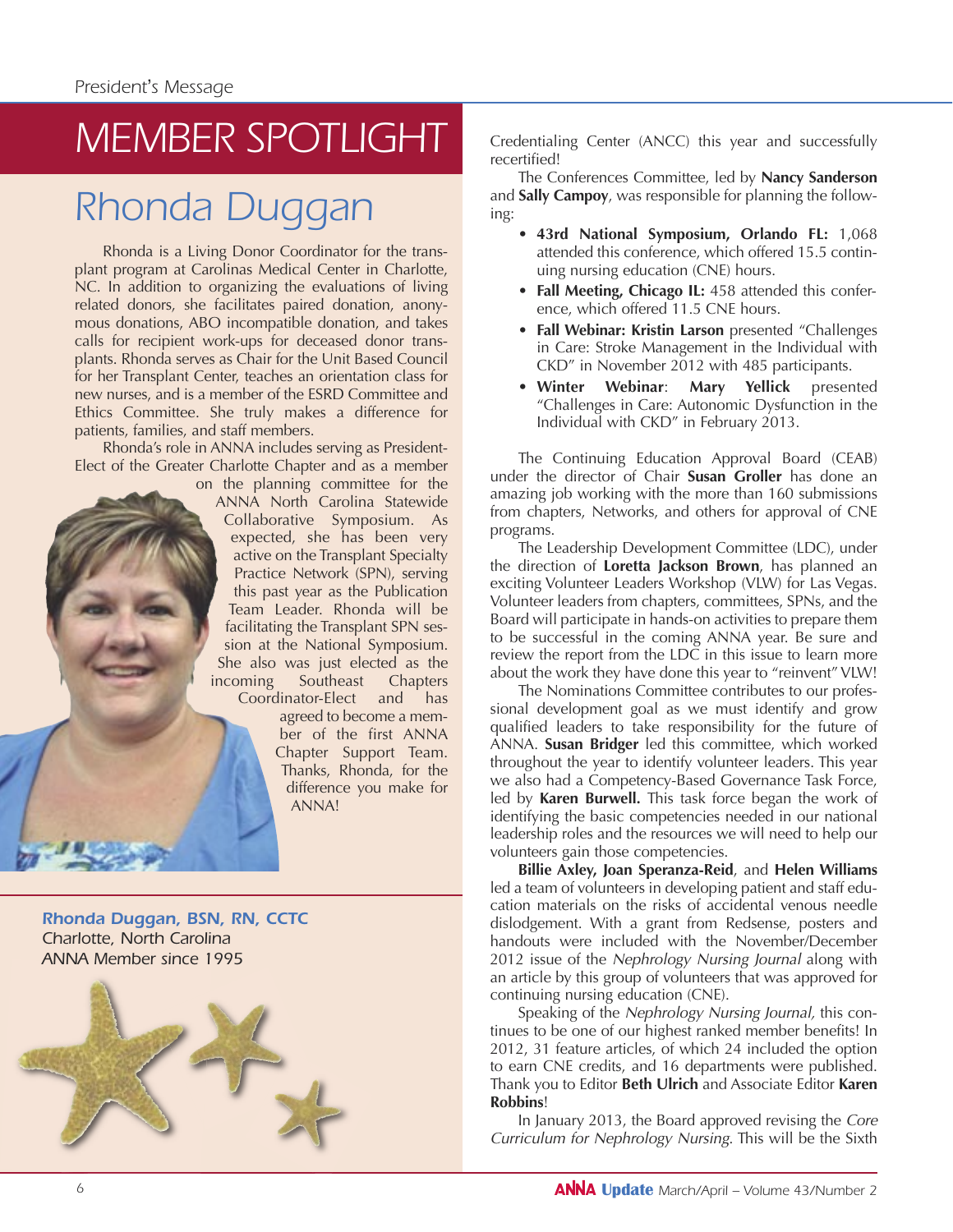Edition, and we are delighted that **Caroline Counts** accepted our request to "repeat" as Editor. We expect publication of the revised Core in 2015. In order to plan for the future, a Publications Task Force was approved by the Board and led by **Alma Jose**. Their report, provided in December 2012, recommended that all of our future publications be published electronically as well as in hard copy. This includes the Core Curriculum. The Task Force also suggested that the Core be published in separate modules in hard copy for ease of use.

ANNA has an ongoing collaboration with the American Kidney Fund to participate in the development of an online course explaining Medicare benefit to individuals with ESRD. **Mary Haras** and **Debra Hain** represent ANNA in this work.

**Glenda Harbert** continues to represent ANNA on the End of Life Coalition. This coalition works to develop resources to aid staff and patients in understanding palliative care and the needs of patients and families at the end of life.

I hope that seeing all these members representing ANNA makes you want to participate in some of this outreach! Here's how to get involved: Go to the ANNA website and complete a profile in the ANNA Resource Corps (ARC), specifying things you would be interested in doing and your experience and expertise. When an opportunity comes up (and they come up fairly frequently), the ANNA President asks the ARC Advisor to run a match list comparing the need with the member profiles. Voila! If your profile matches, you could be asked to represent ANNA! **Sharon Longton** was our ARC Advisor this year and ran many match lists for various opportunities.

In addition to all of the above, professional development drove attendance at the following meetings:

- Canadian Association of Nephrology Nurses and Technologists (CANNT) Annual Meeting: President-Elect **Norma Gomez** attended this meeting in Ottawa, Ontario as ANNA's representative.
- European Dialysis and Transplant Nurses Association/ European Renal Care Association: Immediate Past President **Rowena Elliott** attended this meeting in Strousberg, France as ANNA's representative.
- The Quality Conference of the ESRD Forum of Networks: ANNA presented a poster at this meeting to encourage collaboration between Networks and the chapters in that Network. The poster was featured in the January/February 2013 issue of the ANNA Update, and I was honored to represent ANNA at this meeting in Baltimore, MD.
- American Society of Nephrology: **Norma Gomez, Mike Cunningham**, and I represented ANNA at this meeting, and as has been discussed, spent a lot of time there in meetings with other associations or companies to include ASN, RPA, National Renal Administrator's Association, Satellite Healthcare, Baxter, and Amgen. Members of the Nephros South

# *MEMBER SPOTLIGHT*

# *Don Verano*

In his professional nursing role, Don works in the Medical Intensive Care Unit at Advocate Illinois Masonic Medical Center, where he is recognized for his "love of kidneys"! If there is a kidney patient in the unit, Don is caring for that person. CRRT and PD are the routine therapies Don provides.

Don and I met in Chicago at the 2012 Fall Meeting. Having taken a CNN Review Course sponsored by the Windy City Chapter, he had just passed his CNN exam. Turns out, this is just one of many credentials this young nurse has secured. He is certified as a Medical Surgical Nurse, as a CCRN, and has a Master's in the Art of Nursing, a recognized degree in the Philippines, which focuses on the areas of nursing that are not clinical, like

education and administration. Because Don is very interested in the clinical care of kidney patients, he plans to go to graduate school to qualify as a nurse practitioner.

Don reflected, "Health care is always dynamic; and we have to change to keep up." Thanks, Don, for making a difference to individuals with acute kidney injury and for being part of the future of nephrology nursing!

> *Don Verano, MA, BSN, RN, BC, CNN, CCRN Chicago, Illinois ANNA Member since 2012*

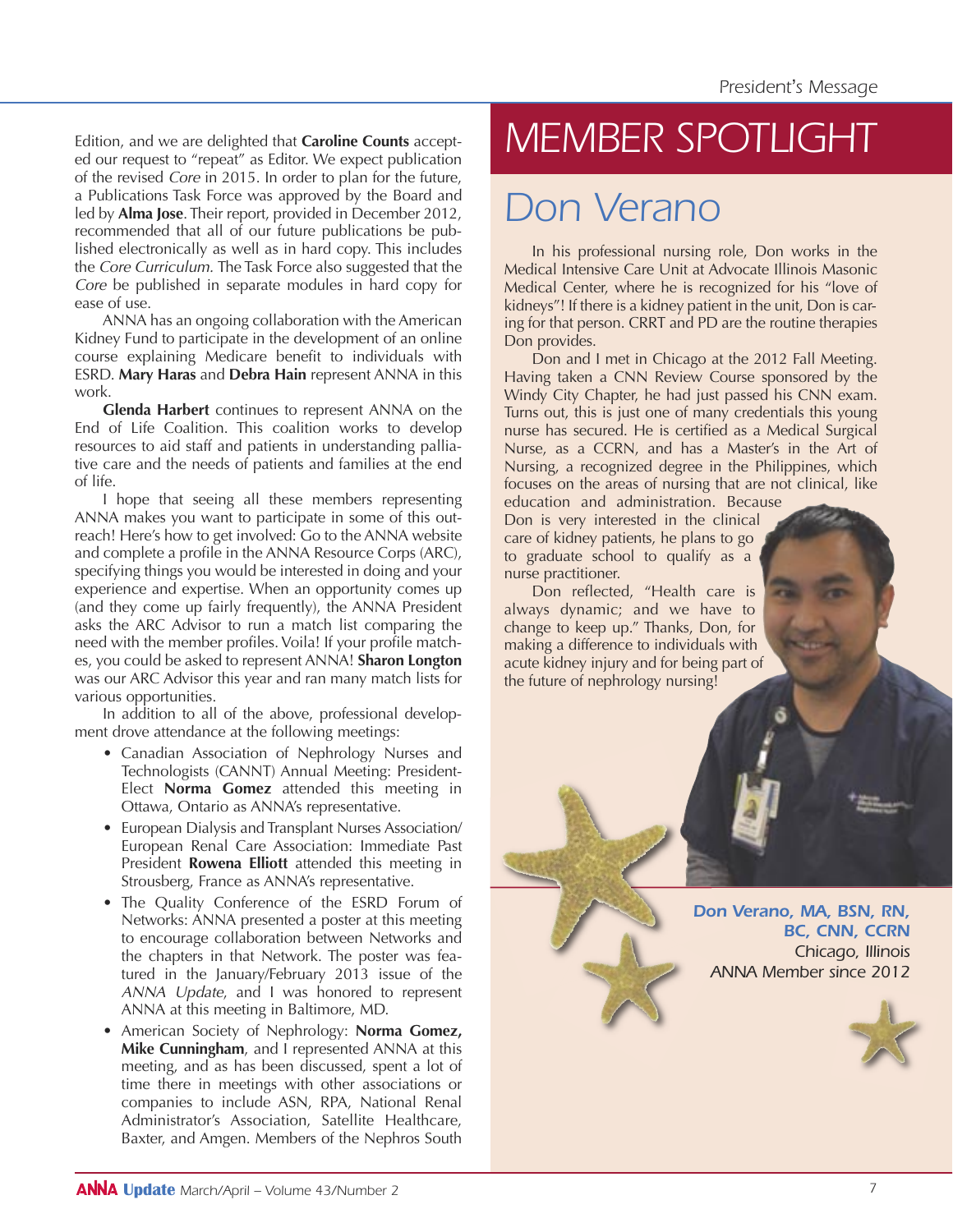#### *ANNA Made a Difference with Collaborations*

During the year, ANNA worked closely with several professional associations and societies to make a difference in the lives of our patients. Collaborations with the following organizations extended ANNA's reach to more than 350,000 health professionals.

Academy of Nutrition and Dietetics (formerly the American Dietetic Association) American Association of Diabetes Educators American Kidney Fund American Nurses Association American Society of Nephrology American Society of Pediatric Nephrology Association for Advancement of Medical Instrumentation Association for Vascular Access Canadian Association of Nephrology Nurses and Technologists European Dialysis and Transplant Nurses Association/European Renal Care Association Healthcare Information and Management Systems **Society** National Association of Nephrology Technicians/ **Technologists** National Kidney Foundation National Renal Administrators Association National Student Nurses' Association Renal Physicians Association

Chapter – **Wendy Lester**, **Gloria Booth** and **Barbara Merkle** – volunteered their time to staff the ANNA exhibit and were able to provide membership information and copies of the Nephrology Nursing Journal to many physicians who made inquiries about resources for nurses with whom they work.

### *Research*

#### **Goal:** ANNA will promote nephrology nursing research.

A Task Force to identify nurse sensitive outcomes has continued its work this year under the leadership of **Carolyn Latham.** 

Recognizing the need to build an evidence base for our practice, the Board in 2011-2012 agreed to directly fund the Research Committee to look at the perceptions of patients and hemodialysis catheter outcomes with no dressing coverage and prescribed showering. The researchers will present the findings of this study at the National Symposium in Las Vegas.

The Research Committee, Conferences Committee, and

Director of Education Services **Hazel Dennison** are collaborating in work to develop an evidence base for our practice. The National Symposium will include two major presentations on this theme:

- Immediate Past President **Rowena Elliott** will present "The Basics of Evidence-Based Nursing Practice" from 3:00 to 4:15 pm on Tuesday, April 23.
- **Elizabeth Evans** and **Tamara Kear** will then present the results of the ANNA Research study (described above) from 4:30 to 6:00 pm.

This year we also were able to begin a regular column in our Nephrology Nursing Journal for discussion of evidence-based practice. Coming next year are TRIP (Translating Research Into Practice ) sheets, an "in your hand" tool providing ready, easy access to the evidence to support or change your practice.

In this time of limited resources, we have no plans to cut our funding for research and are very interested in seeing more research projects submitted for funding.

### *Business*

#### **Goal:** ANNA will be fiscally responsible in advancing nephrology nursing.

ANNA remains financially strong in the face of higher costs and decreased corporate support for advertising and conference exhibits income. The investments we have made in more prosperous years support our efforts; we have not had to dip into the principal, but are able to use some of the interest to make up for shortfalls in these tough economic times. The Board reviews every line item in our budget for cuts that will not affect member benefits. National Treasurer **Charla Litton** is key in these efforts.

To better serve our members and be more attractive to new members in this digital age, we completed a major update of our website in July 2012. And in January 2013, we introduced the full-color ANNA Update! Feels like Dorothy has found Oz! (Or is that the Good Witch talking?)

In addition to financial challenges, this year also required preparation for changes if the membership approved the amendments to the Bylaws, enabling the structural change to ANNA's Board of Directors. This meant review and edits of most of our policies and procedures and role descriptions: a daunting task! Normally, the Board reviews one half of these each year. This year National Secretary **Lynda Ball** and **Susan Iannelli** at our National Office did an initial review and identified more than 90 policies and role descriptions that would need revisions. This very important "pre work" has been done, so we are ready to start our new year immediately after the National Symposium.

Before we leave the topic of change to the structure of the Board of Directors, I want to say thank you to **Rowena Elliott** for her support to get this change started and the